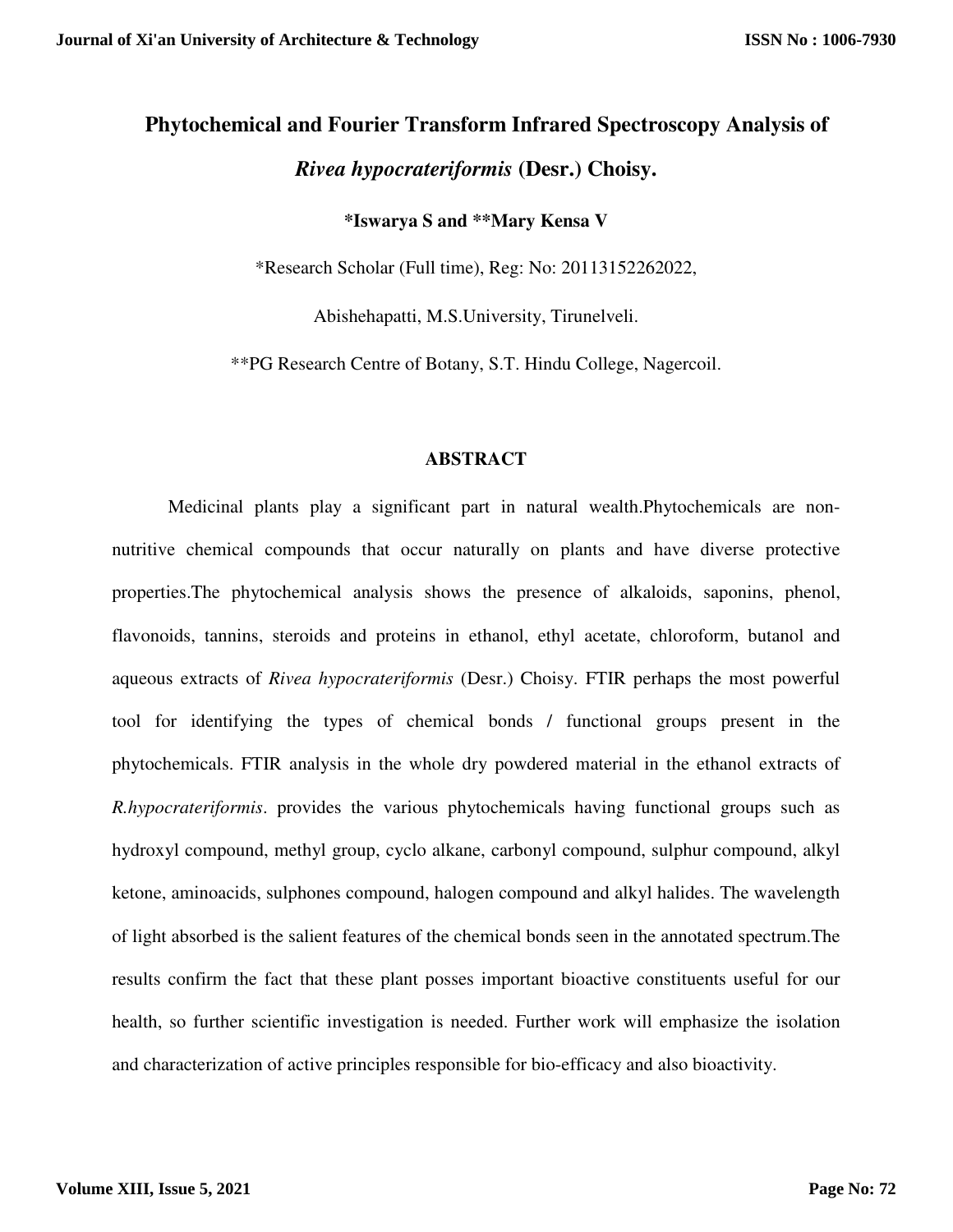#### **KEY WORDS:**

Acetone,bio-efficacy, ethyl acetate,*Rivea hypocrateriformis*and spectrum.

#### **INTRODUCTION**

Medicinal plant research includes much more than the discovery of new drugs They are the great source of herbal drugs.The connection between human wellbeing and plants exist from fossils history around 60,000 years prior. Around 215,000 to 500,000 types of higher plants remain alive on earth. Yet, just 6% of plants are being utilized for the organic action (Farnsworth, 1988; Abbasi*et al.,* 2018). Nature has given the tremendous variety of restorative plants and strong bioactive constituents for mankind as long numerous years; anyway plants are the fortunes for the wellspring of prescriptions for the essential medical services framework (Hamsalakshmi, and Akassh, 2020).

In flow years, Indian restorative plants have been explored by analysis for pharmacological movement. The distinctive phyto-constituents present in restorative plants are flavonoid, alkaloid, phenol and tannins, carboxylic acids, terpenes and amino acids and inorganic acids. These phyto-constituents give explicit peculiarity and properties to plants. (Kalaichelvi and Dhivya, 2017).

 The use of FTIR Spectroscopy demonstrates thatthis technique is a valuable group belonging to tissue or plant components as well as for complex biological materials to identify the chemical constituents and elucidate the structural compounds for identifying medicines in many countries (Helm *et al*., 1999; Janakiraman *et al.*, 2011).

#### **MATERIALS AND METHODS**

**Source of the plant sample:**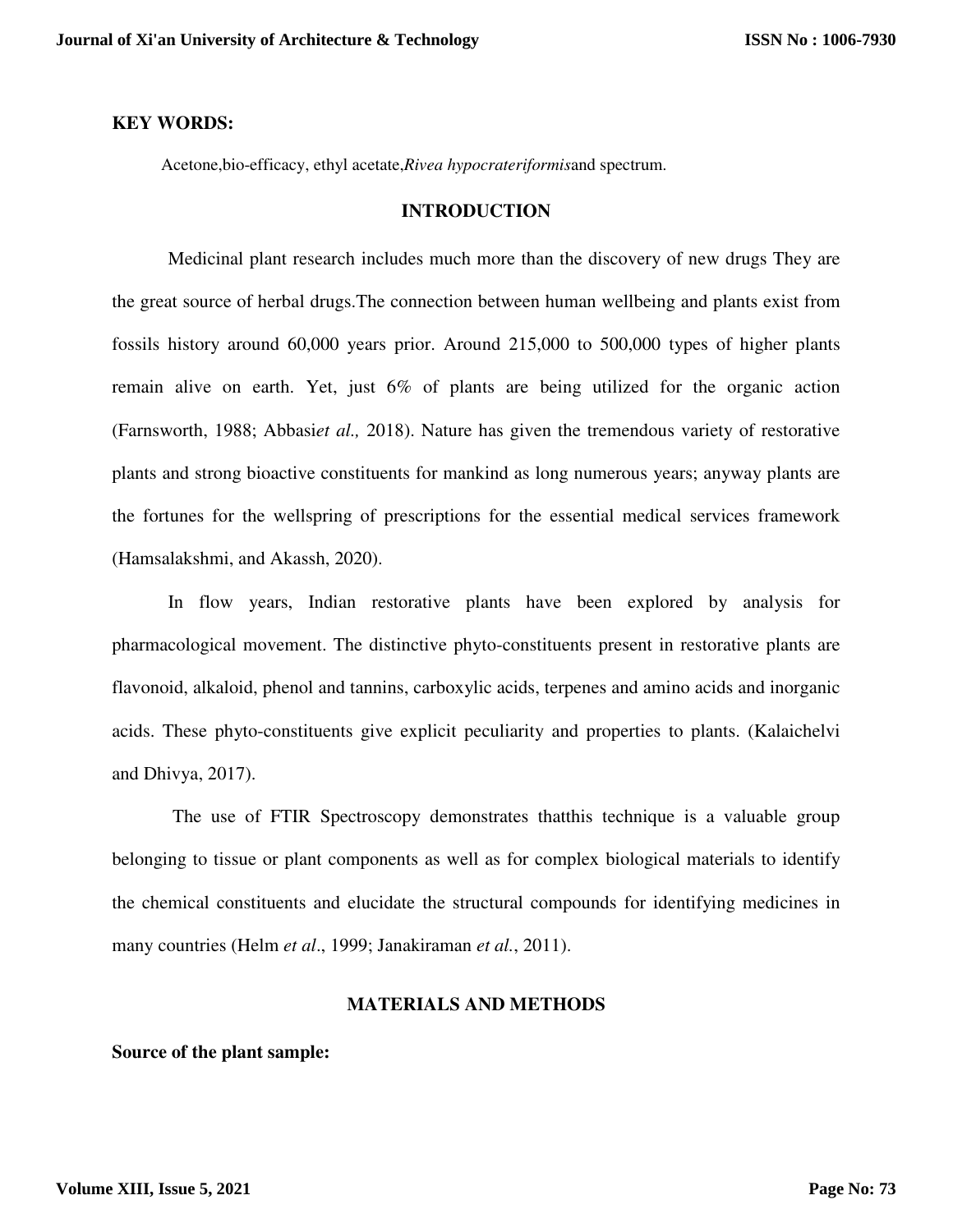*Rivea hypocrateriformis* (Desr.)Choisy. was collected from Kottaram. It is a village located in Kanyakumari district of Tamil Nadu. This village is used to be a resting place for the Travancore Maharajas. It is very close to Kanyakumari, Vattakottai and Marunthuvazh Malai. It is a mesmerizing beautiful place.

#### **Preparation of whole plant dry powder of selected species for Phytochemical analysis:**

The selected species were collected and shade dried, powered and 2 g of air dried powder of the sample was extracted with 50 ml of solvents such as Ethanol, Ethyl acetate, Chloroform, Butanol and Aqueoususing Soxhlet apparatus for 8 hours. The extracts were filtered and filtrates were concentrated under reduced pressure at  $40^{\circ}$  C using a rotary flash evaporator and it was then transferred to glass vials and kept at 4°C before use.

#### **Preparation of whole plant dry powder of selected species for FTIR analysis:**

The selected species were collected and dried separately at room temperature  $(25\pm2^{\circ}c)$  and powdered in mechanical grinder. 150 ml of solvent (ethanol) were added and kept for three days. The extract was filtered using Whatman No.1 filter paper and the supernatant was collected. The residue was again extracted two times (with 3 days of intervals for each extraction) and supernatants were collected. The supernatants were pooled and evaporated (at room temperature,  $28 \pm 1^{\circ}$  until the volume was reduced to 150 ml and were stored in air tight bottles for subsequent analysis.

#### **Qualitative Phyto-Chemical Analysis (**Harbone, 1973**)**

The various solvent extracts of *Rivea hypocrateriformis*wassubjected to qualitative chemical investigation.

## **Details of various tests**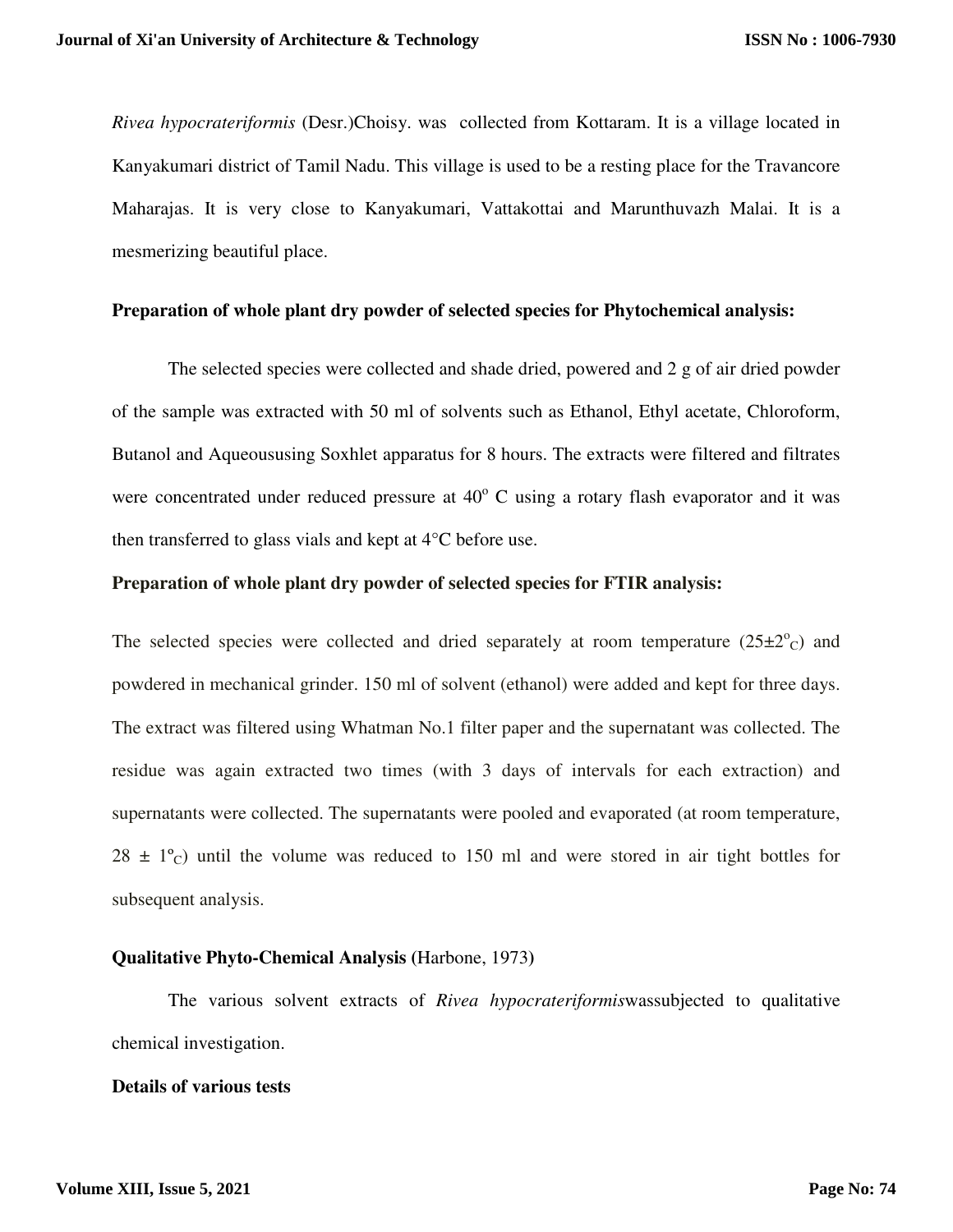The following procedures were adopted to test for the presence of various chemical constituents in the extracts.

# **Tests for alkaloids**

a. **Mayer's test:** Test solution treated with Mayer's reagent (Potassium mercuric iodide) gives cream coloured precipitate.

b. **Wagner's test:** The acidic solution treated with Wagner's reagent (Iodine in potassium iodide) gives brown precipitate.

c. **Hager's test:** The acidic solution with Hager's reagent (Saturated picric acid solution) gives yellow precipitate.

d. **Dragendorff's test:** The acidic solution with Dragendorff's reagent (potassium bismuth iodide) shows reddish brown precipitate.

#### **Test for carbohydrates**

a. **Molisch's test:** Test solution with few drops of Molisch's reagent and 2 mL of concentrated Sulphuric acid is added slowly from the sides of the test tube shows a purple ring at the junction of two liquids.

b. **Barfoed's test:** Test solution treated with Barfoed's reagent on boiling on a water bath shows brick red precipitate.

c. **Benedict's test:** Test solution treated with Benedict's reagent and boiling on a water bath shows reddish brown precipitate.

#### **Test for saponins**

a. **Foam test:** Saponins when mixed with water and shaken shows the formation of foam, which is stable at least for 15 minutes.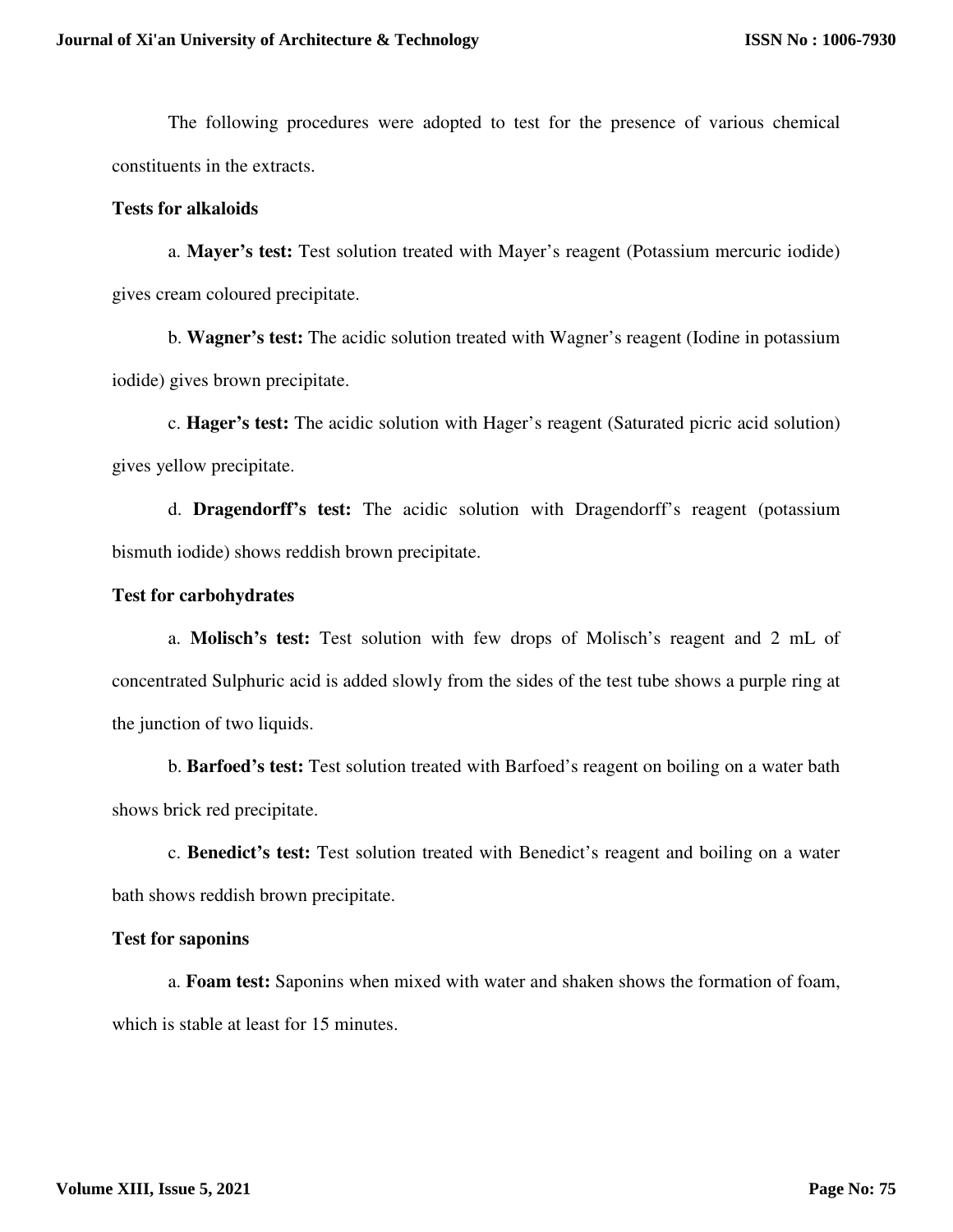b. **Haemolysis test:** 2 mL of 18% sodium chloride in two tubes was taken. To one test tube distilled water is added and to other test tube 2 mL of filtrate and then few drops of blood is added to both the test tubes. Mixed and observed for haemolysis under microscope.

#### **Test for phenols**

**Ferric chloride test:** Two milliliters of 5% solution of FeCl<sub>3</sub> were added to 1 ml crude extracts. A black or blue-green colour indicated the presence of phenols.

## **Test for flavanoids**

a. **Ferric chloride test:** Test solution with few drops of ferric chloride solution shows intense green colour.

b. **Shinoda test:** Test solution with few fragments of magnesium ribbon and concentrated Hydrochloric acid shows pink to magenta red colour.

c. **Zinc-Hydrochloric acid-reduction test:** Test solution with zinc dust and few drops of HCL shows magenta red colour.

d. **Alkaline reagent test:** Test solution when treated with sodium hydroxide solution shows increase in the intensity of yellow colour which becomes colourless on addition of few drops of dilute acid.

e. **Lead acetate solution test:** Test solution with few drops of lead acetate solution (10%) gives yellow precipitate.

# **Tests for tannins**

a. **Ferric-chloride test:** Test solution with few drops of ferric chloride solution gives dark colour.

b. **Gelatin test:** Test solution treated with gelatin solution gives white precipitate.

# **Steroids**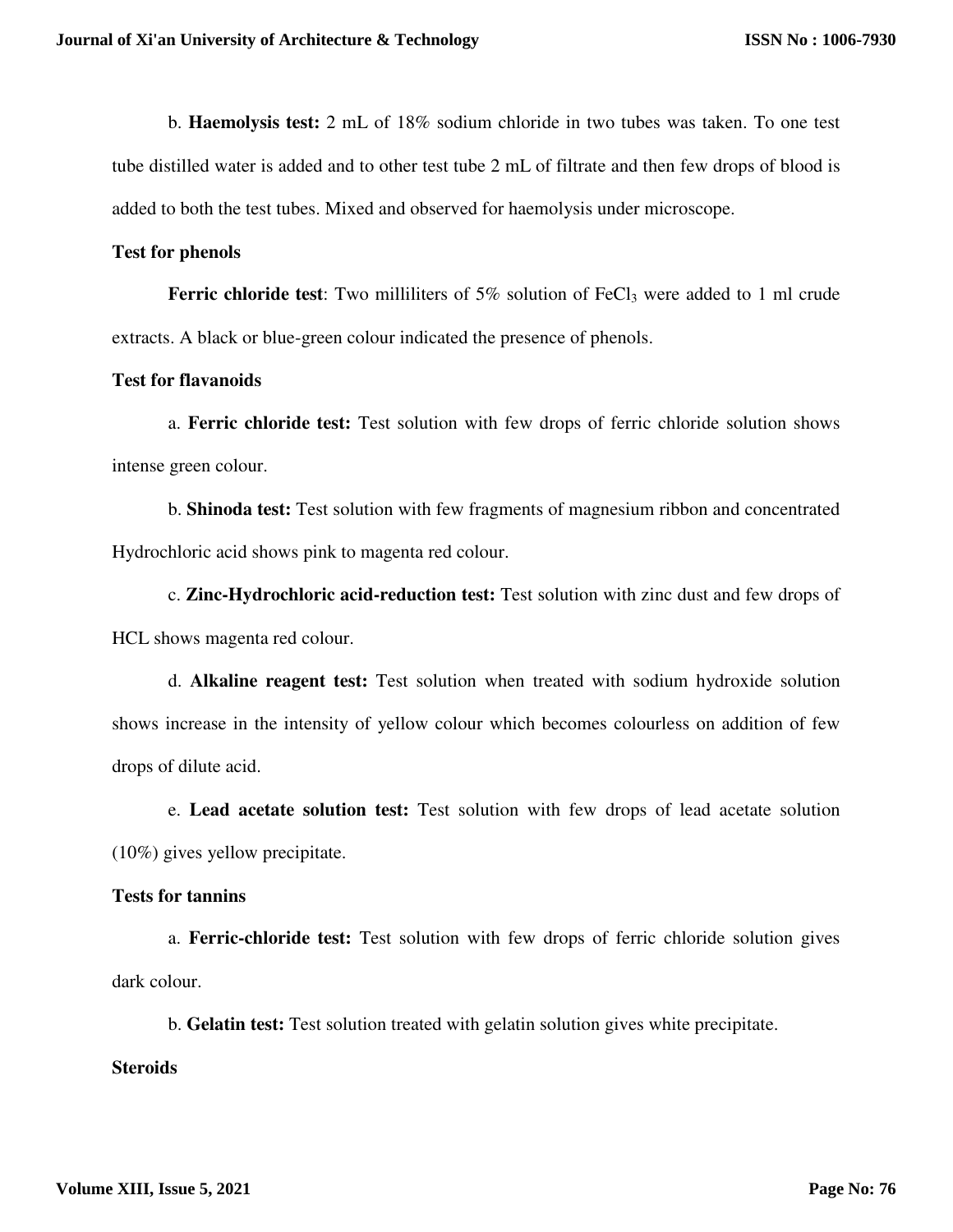Five milliliters of chloroform and 5 ml of  $H_2O_4$  were added to 500 µl of the prepared plant extracts. The presence of steroids was indicated by a colour change from violet to blue or green or a ring of blue/green or if the upper layer turns red and the sulphuric layer was yellow with a green fluorescence.

#### **Tests for protein**

a. **Million's test:** Test solution treated with million's reagent and heated on a water bath, protein is stained yellow on warming.

b. **Xanthoproteic test:** Test solution treated with conc. nitric acid and on boiling gives yellow precipitate.

c. **Biuret test:** Test solutions treated with 40% sodium hydroxide and dilute copper sulphate solution gives blue colour.

d. **Ninhydrin test:** Test solution treated with ninhydrin reagent gives blue colour.

#### **Test for glycosides**

a. **Baljet's test:** The test solution treated with sodium picrate givesyellow to orange colour.

b. **Keller-Killiani test:** The test solution with few drops glacial acetic acid in 2 mL of ferric chloride solution and concentrated sulphuric acid is added from the sides of test tube which shows the separation between two layers, lower layer shows reddish brown and upper layer turns bluish green.

c. **Raymond's test:** Test solution treated with dinitrobenzene in hot methanolic alkali gives violet colour.

d. **Bromine water test:** Test solution dissolved in Bromine water gives yellow precipitate.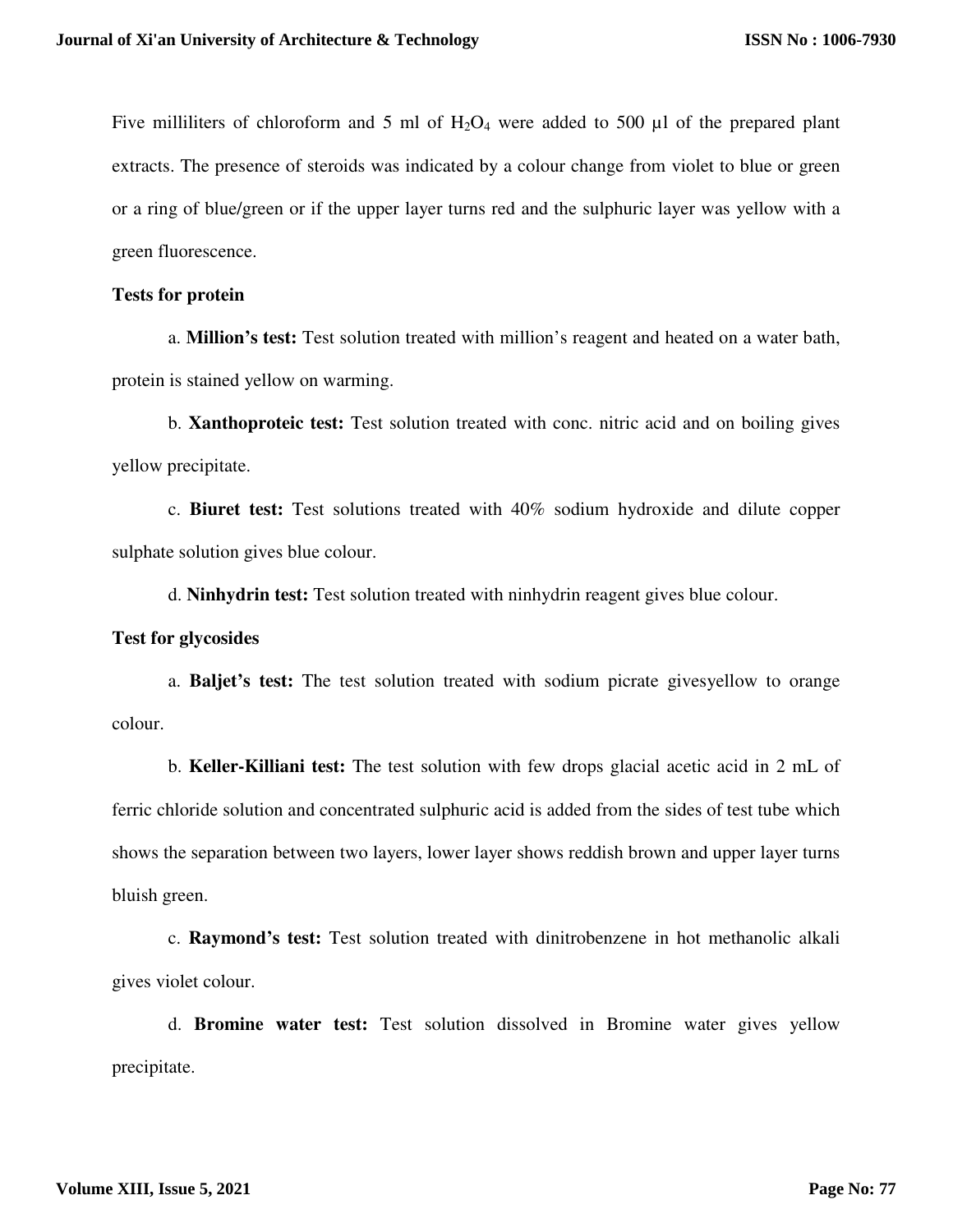e. **Legal's test:** Test solution when treated with pyridine (made alkaline by adding sodium nitroprusside solution) gives pink to red colour.

# **Fourier Transform Infrared Spectrophotometer (FTIR):**

 Fourier Transform Infrared Spectrometer (FTIR) is perhaps the most powerful tool for identifying the types of chemical bond / functional groups present in the phytochemicals. The wavelength of light absorbed is salient feature of the chemical bond as can be seen in the annotated spectrum. By interpreting the infrared absorption spectrum, the chemical bond in the compound can be determined. Dried powder of ethanol extract of *Rivea hypocrateriformis* was used for FTIR analysis. 10 mg of dried extract powder was encapsulated in 100 mg of KBr pellet, in order to prepare translucent sample discs. The powdered sample of each extract was loaded in FTIR spectroscope (Shimadzu, Japan), with a scan range from 400 to 4000 cm-<sup>1</sup> with a resolution of 4 cm<sup>-1</sup>. All the analysis was repeated thrice and mean  $\pm$  SD was recorded.

# **RESULT AND DISCUSSION**

| Table : 1 Phytochemical analysis of Rivea hypocrateriformis (Desr.) Choisy. |  |  |
|-----------------------------------------------------------------------------|--|--|
| using various extracts :                                                    |  |  |

| S.No           | <b>Tests</b>  | <b>Ethanol</b> | <b>Ethyl</b> | <b>Chloroform</b> | <b>Butanol</b> | <b>Aqueous</b> |
|----------------|---------------|----------------|--------------|-------------------|----------------|----------------|
|                |               |                | acetate      |                   |                |                |
| 1              | Alkaloid      | $+$            | $+$          |                   | $+$            |                |
| $\overline{2}$ | Carbohydrates | -              |              |                   |                |                |
| 3              | Saponins      | $+$            |              | $+$               | $+$            |                |
| $\overline{4}$ | Phenol        | $+$            | $\pm$        | $+$               |                | $+$            |
| 5              | Flavonoids    | $+$            |              |                   |                | $\ddag$        |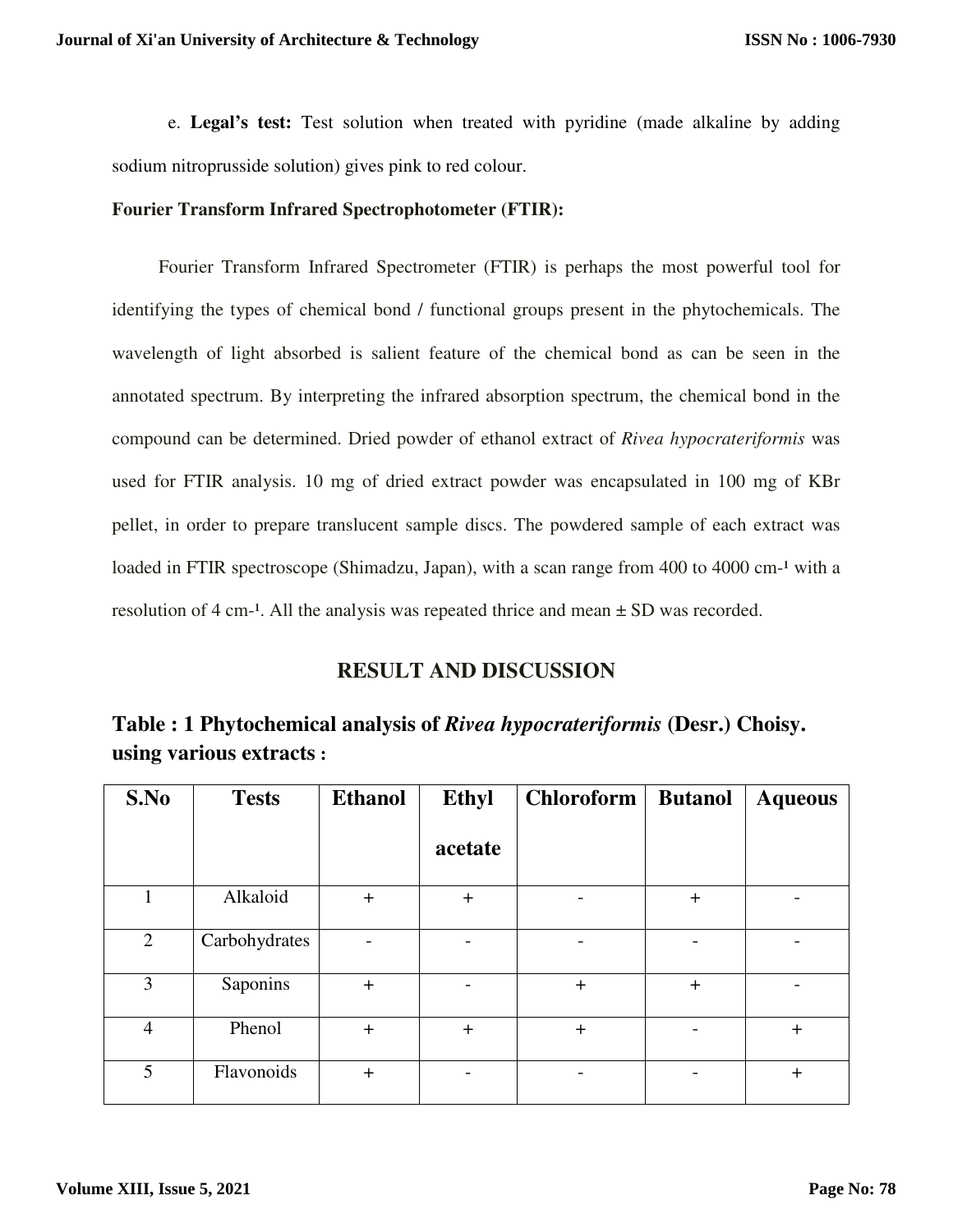| Steroids   |  |  |  |
|------------|--|--|--|
| Protein    |  |  |  |
| Glycosides |  |  |  |

 $+=$  Present;  $-$  = Absent

# **Table 2: FTIR analysis of the ethanolic extract of** *Rivea hypocrateriformis*

# **(Desr.) Choisy.**

| S.No           | <b>Frequency Range</b> | <b>Functional Group</b>   |  |
|----------------|------------------------|---------------------------|--|
|                | $(cm-1)$               |                           |  |
| $\mathbf{1}$   | 3266.14                | <b>Hydroxyl Compound</b>  |  |
| 2              | 2916.35                | Methyl Group              |  |
| 3              | 2848.51                | Cyclo alkane              |  |
| $\overline{4}$ | 1607.80                | Carbonyl Compound         |  |
| 5              | 1374.30                | <b>Sulphur Compound</b>   |  |
| 6              | 1315.30                | Alkyl ketone              |  |
| $\overline{7}$ | 241.56                 | Amino acid                |  |
| 8              | 1025.79                | <b>Sulphones Compound</b> |  |
| 9              | 500.42                 | Halogen Compound          |  |
| 10             | 441.97                 | Alkyl halides             |  |

**Figure 1: Chromatogram for the FTIR analysis in the ethanol extract of** *Rivea hypocrateriformis* **(Desr.) Choisy:**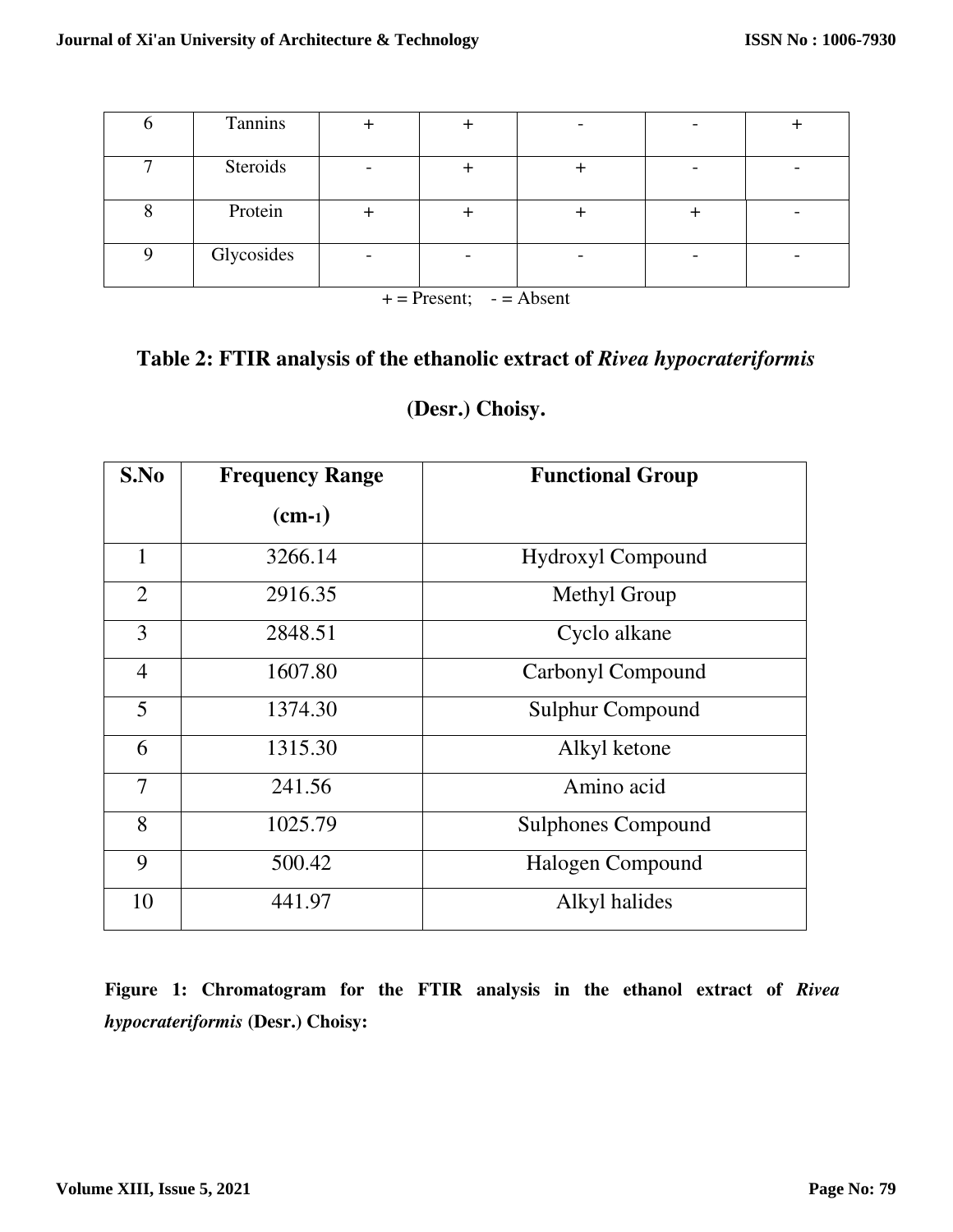

The phytochemical analysis of the ethanol, ethyl acetate, chloroform, butanol and aqueous extracts of *R. hypocrateriformis*shows the presence of alkaloids, saponins, phenol, flavonoids, tannins, steroids and proteins which is depicted in the table 1. Thus, the preliminary screening tests might be helpful in the identification of bioactive principle and may prompt to the drug discovery and improvement.

The ethanol extract of *R. hypocrateriformis* showsFTIR Spectrum which is used for identifying the functional group of active components based on the peak value in the region of infra red radiation and the FTIR peak values and functional groups were represented in table 2& figure 1. The ethanolic extract of *R.hypocrateriformis* is passed into the FTIR Spectroscopy and the functional groups of the components are separated based on the peak ratio. The results of FTIR analysis confirm the presence offunctional groups such as hydroxyl compound, methyl group, cyclo alkane, carbonyl compound, sulphur compound,alkyl ketone, amino acids, sulphones compound, halogen compound and alkyl halide showing the frequency range  $(cm<sup>-1</sup>)$ such as 3266.14, 2916.35, 2848.51, 1607.80, 1374.30, 1315.30, 1241.56, 1025.79, 500.42 and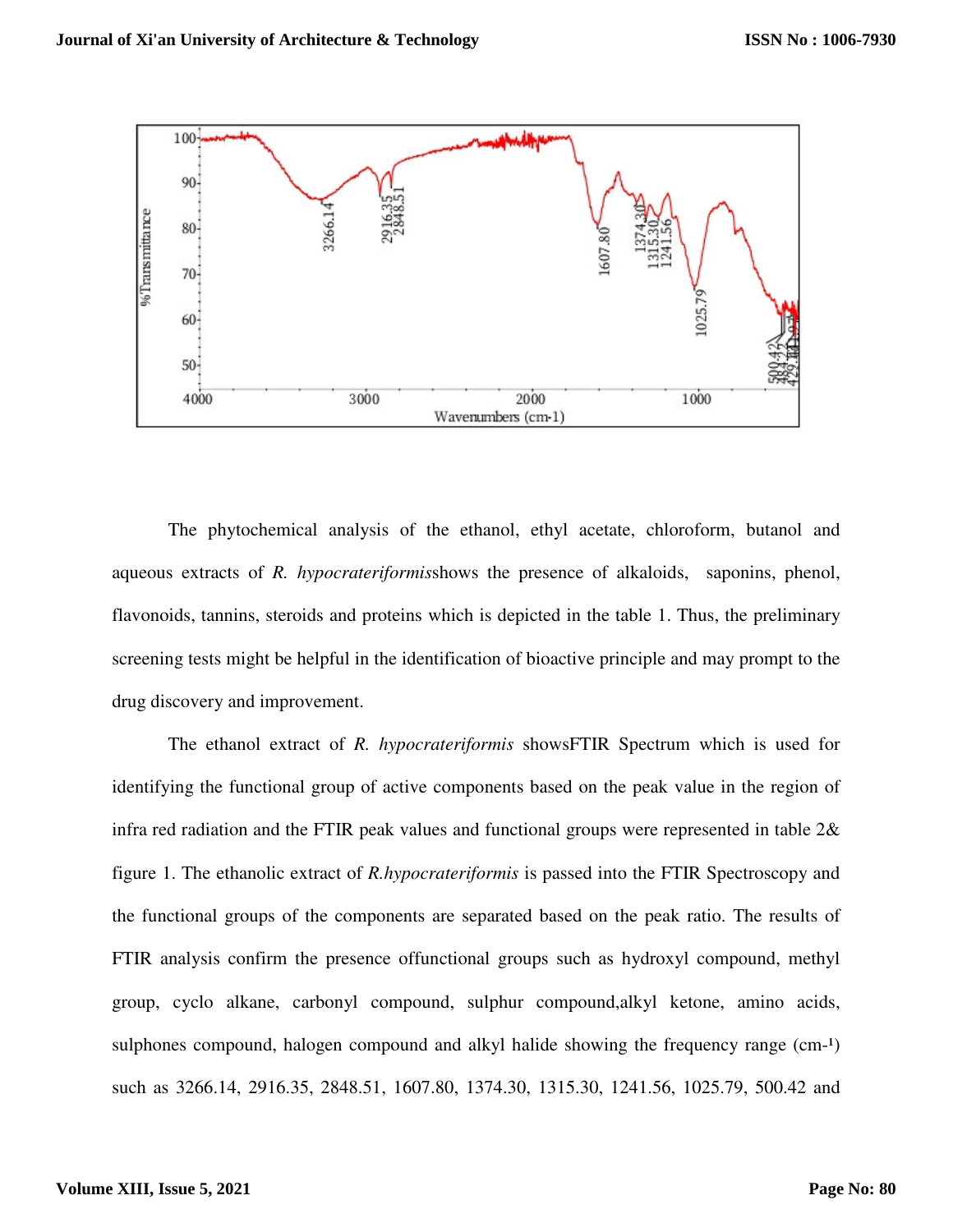$484.22$ cm<sup>-1</sup> respectively and are represented in the table 2 and figure1. Based on the functional group analysis, it is evident that *R. hypocrateriformis* plant does not consist of any toxic compound.

Phytoconstituents like saponins, phenolic mixtures and glycosides have been accounted for to restrain bacterial development and to be defensive of plants against bacterial diseases (Menaga and Ayyasamy, 2012).Fragrant plants with rich phenolic compounds has great medicinalqualities which assists with treating different illnesses (Vinoth Kumar*et al.,* 2017).The medicinalemployments of alkaloids found in the plant leaves have been known for quite a long time, and among them, cytotoxicity is one of their biologicalproperties (Jacques Britto & Kesavi Durairaj, 2020).

 FTIR analysis of *Rivina humilis* confirmed the presence of 9 peaks (primary/ secondary amines) at peak 3288.04 (Kavitha *et al.,* 2019). The results of functional group analysis using FTIR revealed the existence of various characteristic functional groups in leaves, stem, flower and fruit of *Atylosa albicans* and *Tephrosia tinctoria* (Komal *et al.,* 2011). FTIR analysis for functional groups revealed the presence of various characteristic functional groups in both the samples (dried plant powder and methanol extract) of *Cleome gynandra* (Deepashree *et al.*, 2012). Fourier transform infrared spectroscopy is a high resolution analytical technique to identify the chemical constituents and elucidate the structure of compounds (Hashimoto and Kameoka, 2008, Hussian *et al.,* 2009).FTIR combines withpartial least square and principal component regression has been used for quantification of circuminoid in extracts of *Curcuma longa* (Rohman *et al*., 2015) and *Curcuma xanthorrhiza* (Lestari *et al.,* 2017). FTIR analysis of *Myristica dactyloids* fruit extract shows the presence of different functional groups such as carboxylic acid, aromatics, alkanes, alcohols, phenols, aliphatic amines, alkenes and amine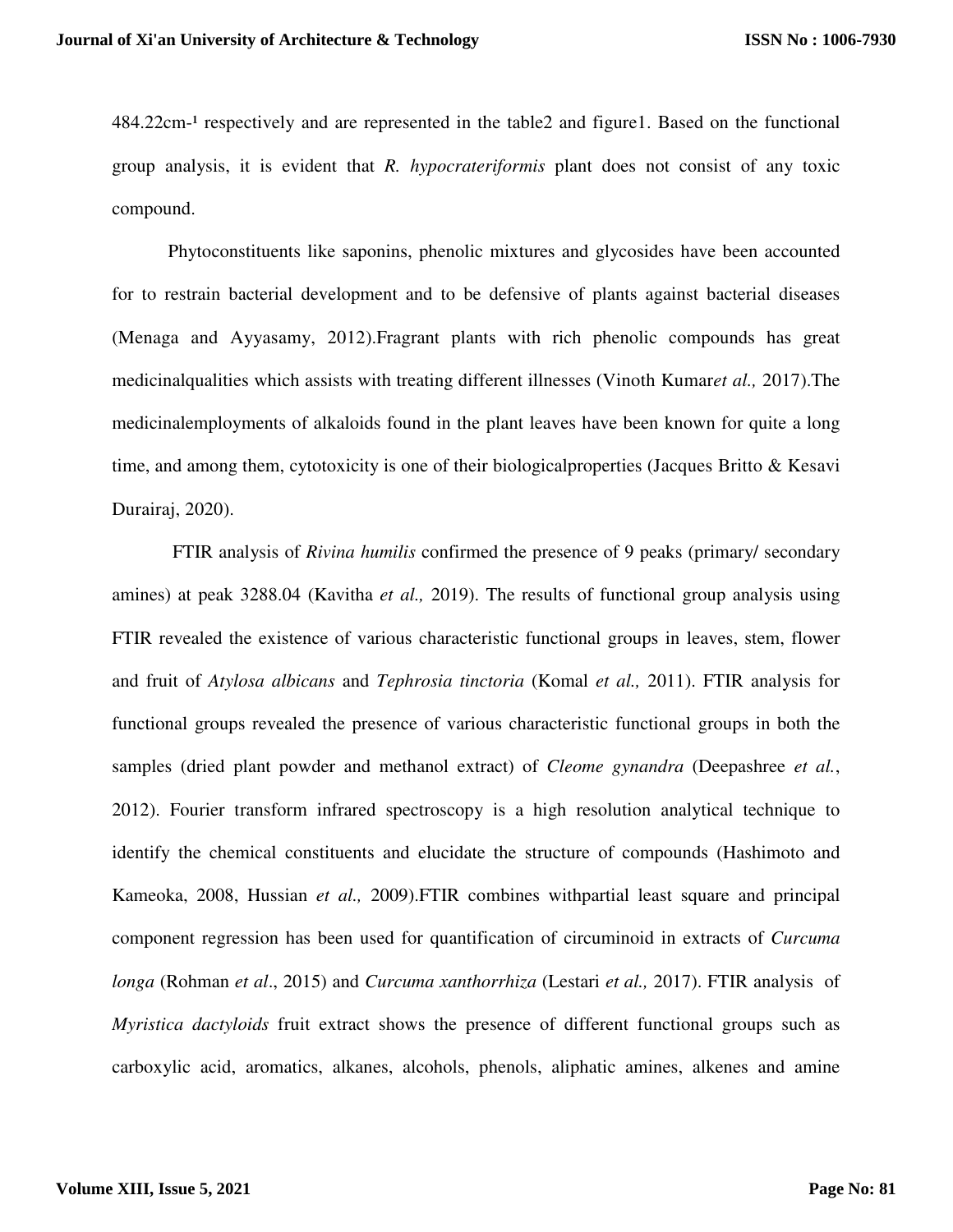groups (Rajiv *et al.*, 2017). FTIR analysis of the methanol extract of *Ceropegia juncea* given the major peak observed was at wavenumber  $3354.08$  cm<sup>-1</sup> that indicates the presence of O-H alcohol functional group (Visveshwari *et al.,* 2017). FTIR analysis of some medicinal plants, *Celotropis gigantean, Tylophora pauciflora, Caralluma geniculata and Caralluma nilagiriana*reported 28 components with different chemical structure (Kalimuthu and Prabakaran, 2013). FTIR analysis of the methanol extract of *Eichhornia crassipes* suggests the presence of aromatic benzene, aliphatic amines, alkanes, amines ether, carboxylic acid and phenols (Geethu *et al*., 2014). FTIR analysis of methanolic stem extract of *Faidherbia albida* confirmed the presence of primary amine, alcohol, alkyl halide, alkane and aldehyde (Maitera and Chukkol, 2016). FTIR spectrum in whole plant extract of *Aerva lanata* confirmed the presence of alkyl group, aldehyde, ester and anhydrides (Manickam *et al.,* 2014).

# **CONCLUSION**

Phytochemicals in greenery nourishment had extraordinary arrangements of fascination. Qualitative examination of phytochemical was all the more fascinating territory and furthermore significant use of biomedical in pharmaceutical businesses. The results for phytochemical and FTIR analysis of *Rivea hypocrateriformis*confirms the fact that these plant posses important bioactive constituents useful for our health, so further scientific investigation is needed. Further work will emphasize the isolation and characterization of active principles responsible for bioefficacy and also bioactivity.

# **REFERENCES**

**1. Abbasi, W. M., Ahmad, S., Perveen, S. and Rehman, T. (2018).** Preliminary phytochemical analysis and in vivo evaluation of antipyretic effects of hydro-methanolic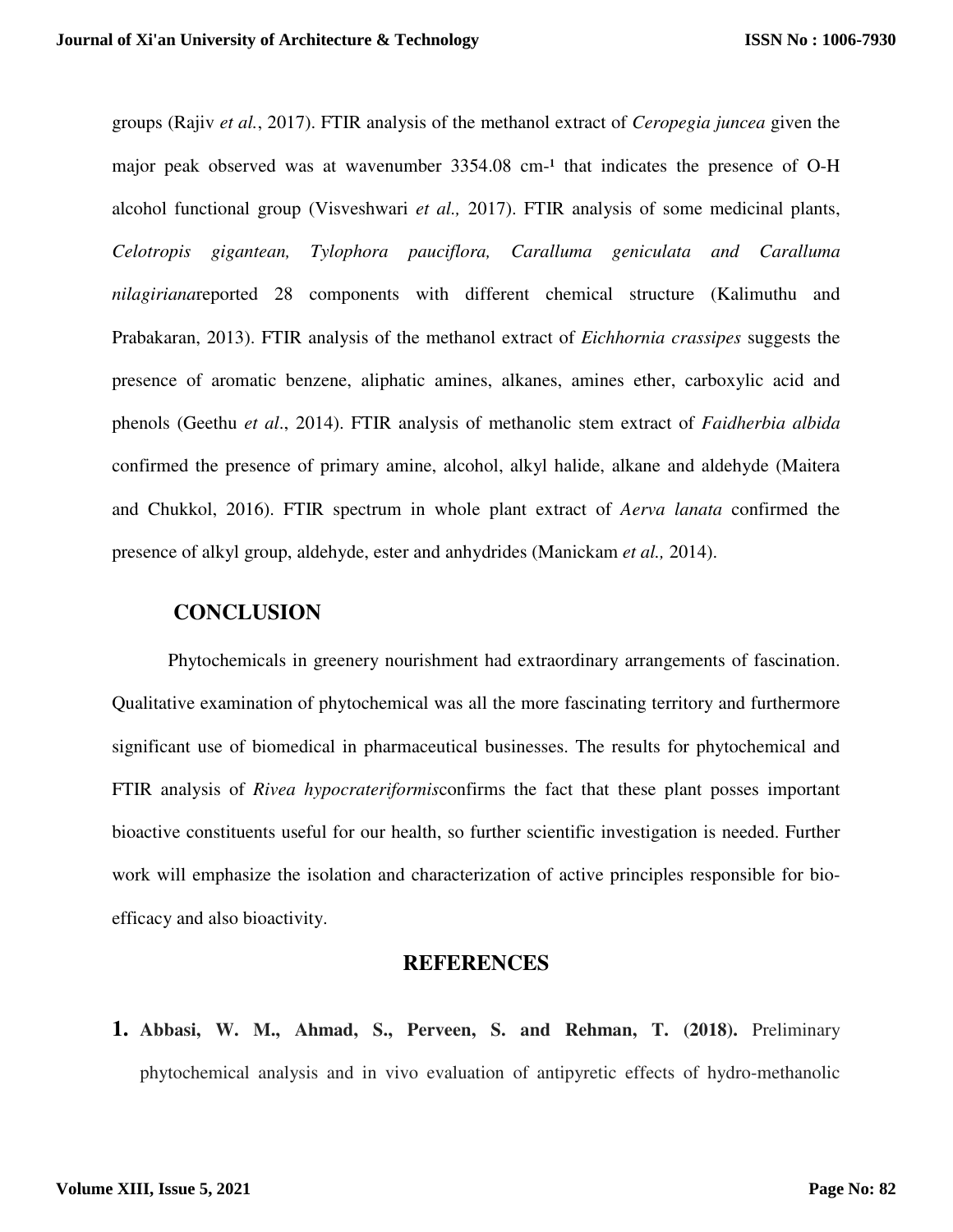extract of *Cleome scaposa* leaves. *Journal of traditional and complementary medicine*, *8***(1):** 147-149.

- **2. Deepashree, C..Lingegowda, Komal kumar, J., Devi Prasad, A.G., Mahsa Zarei and Shubha Gopal. 2012**. FTIR Spectroscopic studies on *Cleome gynandra* – comparative analysis of functional group before and after extraction. *Romanian Journal of Biophysics.***22(3):** 137-143**.**
- **3. Geethu, M.G., Suchithra, P.S., Kavitha, C.H., Aswathy, J.M., Dinesh Babu and Murugan, K. 2014.** Fourier transform infrared spectroscopy analysis of different solvent extracts of water hyacinth (*Eichhornia crassipes*) an allopathic approach. *World Journal of Pharmacy and Pharmaceutical Sciences.***3(6):** 1256-1266.
- **4. Hamsalakshmi, S. J. and Akassh, M. (2020).** Phytochemical Analysis and In-vitro Antioxidant Activity of Aerial Parts of *Trichodesmaindicum*. *International journal of research in pharmaceutical sciences*. **11(2):**1386-1393.
- **5. Hashimoto, A. and Kameoka, T. 2008.** Applications of infrared spectroscopy to biochemical, food and agricultural processes. *Applied Spectroscopy Reviews.***43:** 416-451.
- **6. Helm, D., Labischinski, H., Schallehn, G. and Naumann, D. 1991.** Classification and identification of bacteria by Fourier transform infrared spectroscopy. *J. Gen. Microbiol.***137:** 69- 79.
- **7. Hussian, K., Ismail, Z., Sadikun, A. and Ibrahim, P. 2009.** Evaluation of metabolic changes in fruit of *Piper armentosum* in various seasons by metabolomics using Fourier Transform Infrared Spectroscopy. *International Journal of Pharmaceutical and Clinical Research.***1(2):** 68-71.
- **8. Jacques Britto N. and Kesavi Durairaj. (2020).** Phytochemical profile and medicinal potentials of *Lannea Coromandelica* stem. *International Journal of Research in Pharmaceutical Sciences*, **11(3):** 3465-3472.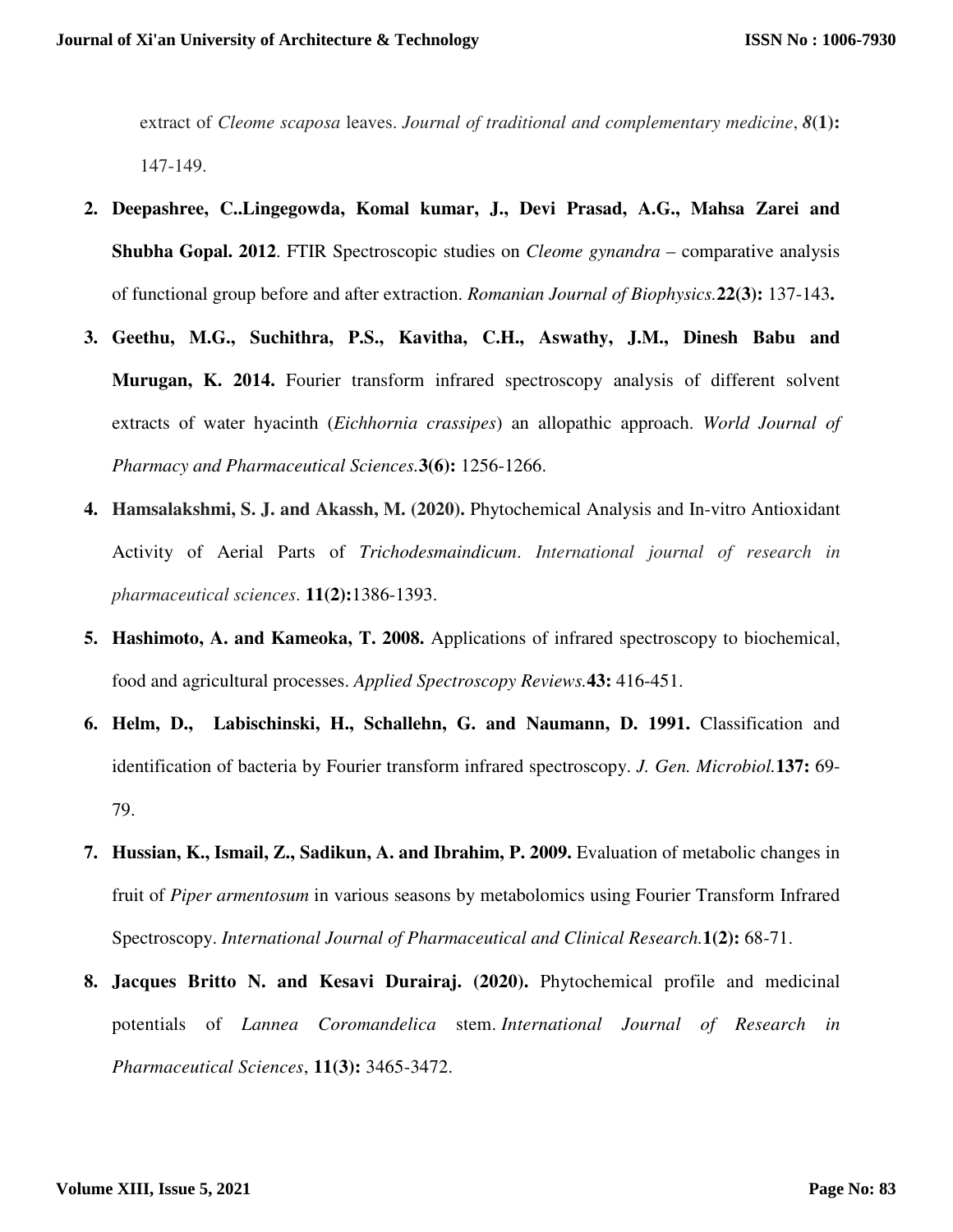- **9. Janakiraman, N., Sahaya Sathish, S. and Johnson, M. 2011.** UV-VIS and FTIR spectroscopic studies on *Peristrophe bicalyculata*(Retz.)Nees. Asian Journal of Pharmaceutical and Clinical Research. **4(4):** 125-129.
- **10. Kalaichelvi, K and Dhivya, S.M. (2017).** Screening of phytoconstituents, UV-VIS Spectrum and FTIR analysis of *Micrococcamercurialis* (L.) Benth. *International Journal of Herbal Medicine*, **5(6):** 40-44.
- **11. Kalimuthu, K and Prabakaran, R.** 2013. Preliminary phytochemical screening, GC-MS analysis of methanol extract of *Cerppegia pusilla.International Journal of Research in Applied, Natural and Social science.* **1(3):** 49-58.
- **12. Kavitha, A., Mary Kensa, V., Neelamegam, R. and Salom Gnana Thanga, V. 2019.** Fourier Transform Infrared Spectroscopy analysis of ethanolic extract of *Rivinia Humilis L. Pramana Research Journal*. **9(6):** 585-591.
- **13. Komal Kumar, J. and Devi Prasad, A.G. 2011.** Identification and comparison of biomolecules in medicinal plants of *Tephrosia tinctoria* and *Atylosia albicans* by using FTIR. *Romanian Journal of Biophysics.***21(1):** 63-71.
- **14. Lestari, H.**P**., Martono, S., Wulandari, R. and Rohman, A. 2017.** Simultaneous analysis of Curcumin and demethoxycurcumin in *Curcuma xanthorrhiza* using FTIR spectroscopy and chemometrics. *Int Food Res J.* **24(5):** 2097-2101.
- **15. Maitera, O.N and Chukkol, I.B. 2016.** Phytochemical and Fourier transform infrared spectroscopy analysis of *Faidherbia albida* as a preservative agent. *World Journal of Research and Review.***3(3):** 25-29.